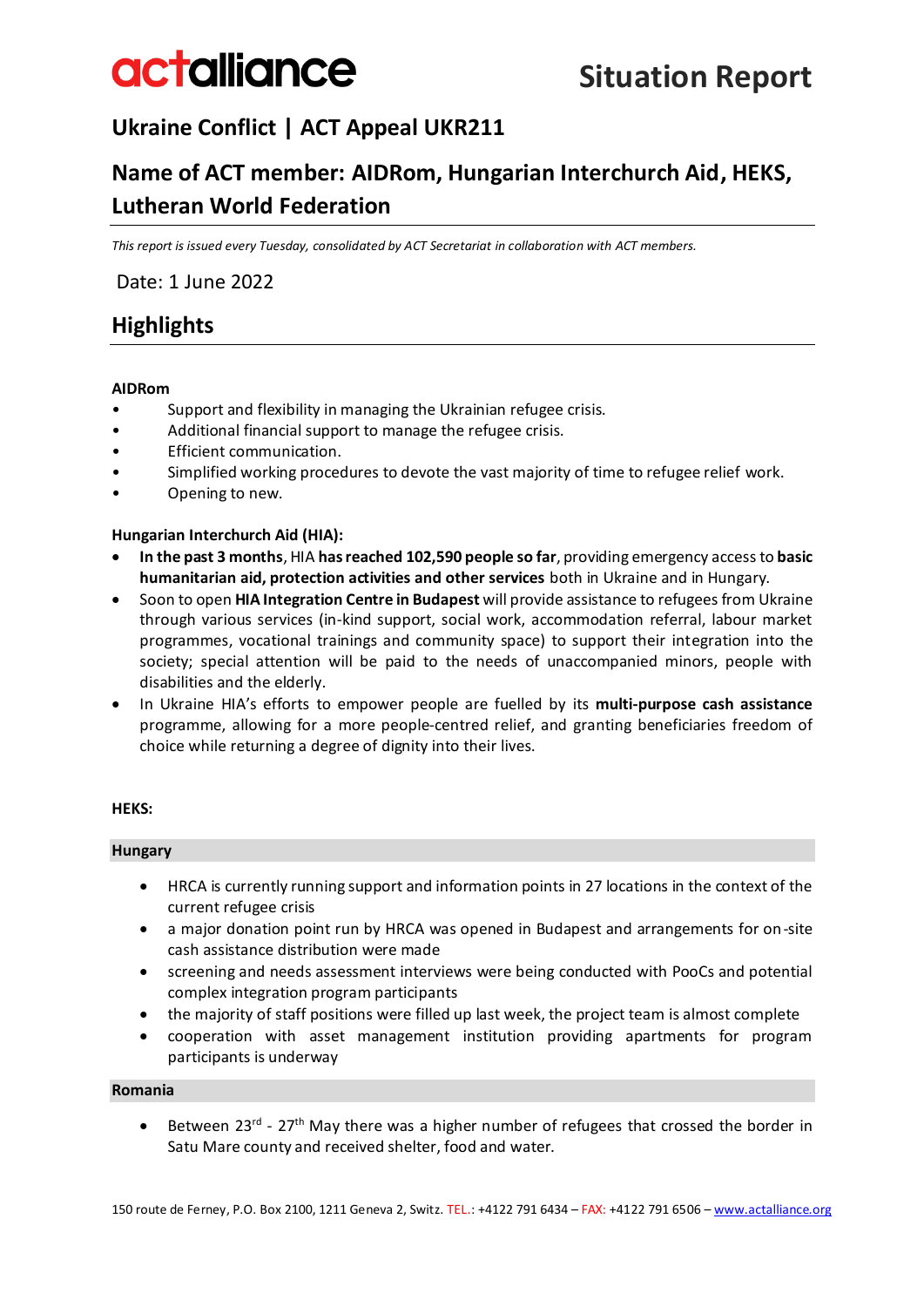• In the eastern side of the country, a potential cash distribution to IDP's in Chernihiv is being assessed in collaboration with Bucovina Institute, a partner organization from the region

#### **Ukraine**

- Food Security: Provided single meals from community kitchens, three-day 'on-the-go' meal kits and one-month dry food baskets to beneficiaries affected by the conflict including vulnerable groups, collective shelter residents and internally displace people in Donetsk, Zaporizhzhia, Kherson, Mykolayiv, and Kharkiv regions.
- Multipurpose Cash Assistance: Provided cash transfer assistance to beneficiaries affected by the conflict in Zaporizhzhia, Kherson, and Mykolayiv regions.
- WASH: Provided bottled water in Mykolayiv, as well as individual and household hygiene kits to beneficiaries affected by the conflict in Kharkiv and Zaporizhzhia regions.
- Subgrants: Supported five registered Ukrainian NGOs to continue providing vital services to beneficiaries affected by the conflict in Zaporizhzhia, Kherson, Mykolayiv, Kharkiv, and Odesa regions, as well as in Kyiv.
- Mariupol opened its Kyiv reception centre on the 26th May to provide support for IDPs who have been evacuated from Mariupol. On their first day, they welcomed 331 displaced people, providing legal support to 51 people, medical consultations to 32 people, and psychological consultations to 9 people.

#### **Lutheran World Federation (LWF):**

- LWF is formally registered in Poland as "Fundacja LWF" on 19th May 2022.
- Regional Refugee Response Plan (RRF) for the Ukraine situation is planned to be launched officially on 31st May 2022.
- LWF is conducting program assessment inside Ukraine during first and second weeks of June 2022. LWF in collaboration with Humanosh Foundation (Polish NGO) provided protection support to refugees through information campaign at Medyka border crossing point since 1st May. In the third week (15-21 May), the project supported 751 people through information campaign to the refugees. Among them, 51 men, 334 women, 312 children, 43 older people and 11 persons with disabilities.
- During 9-27 May, LWF Multipurpose Cash Centers, Ostroda, Gdansk and Wroclaw provided cash assistance to 5,141 individuals of 2,212 HHs. LWF continue in setting up other three cash enrollment centers in Poland, in Zgierz, Bialsko-Biala and Bytom-Miechowice, in cooperation with the UNHCR, LWF member church and Poland Cash Working Group. Under the MPCA program, LWF will provide support for about 56,000 households or about 168,000 people who fled the war in Ukraine.
- LWF has provisioned one Child Friendly Space (CFS) Facilitator with CFS facilities and 1-2 Psychologists in each MPCA center to support children and adults going through psychosocial distress during their displacement, respectively. Critical protection assistance is also provided to people with specific needs, including referrals to specialized services, support to family reunion and legal counselling with the technical support from UNHCR and UNICEF administered Blue Dot Protection program.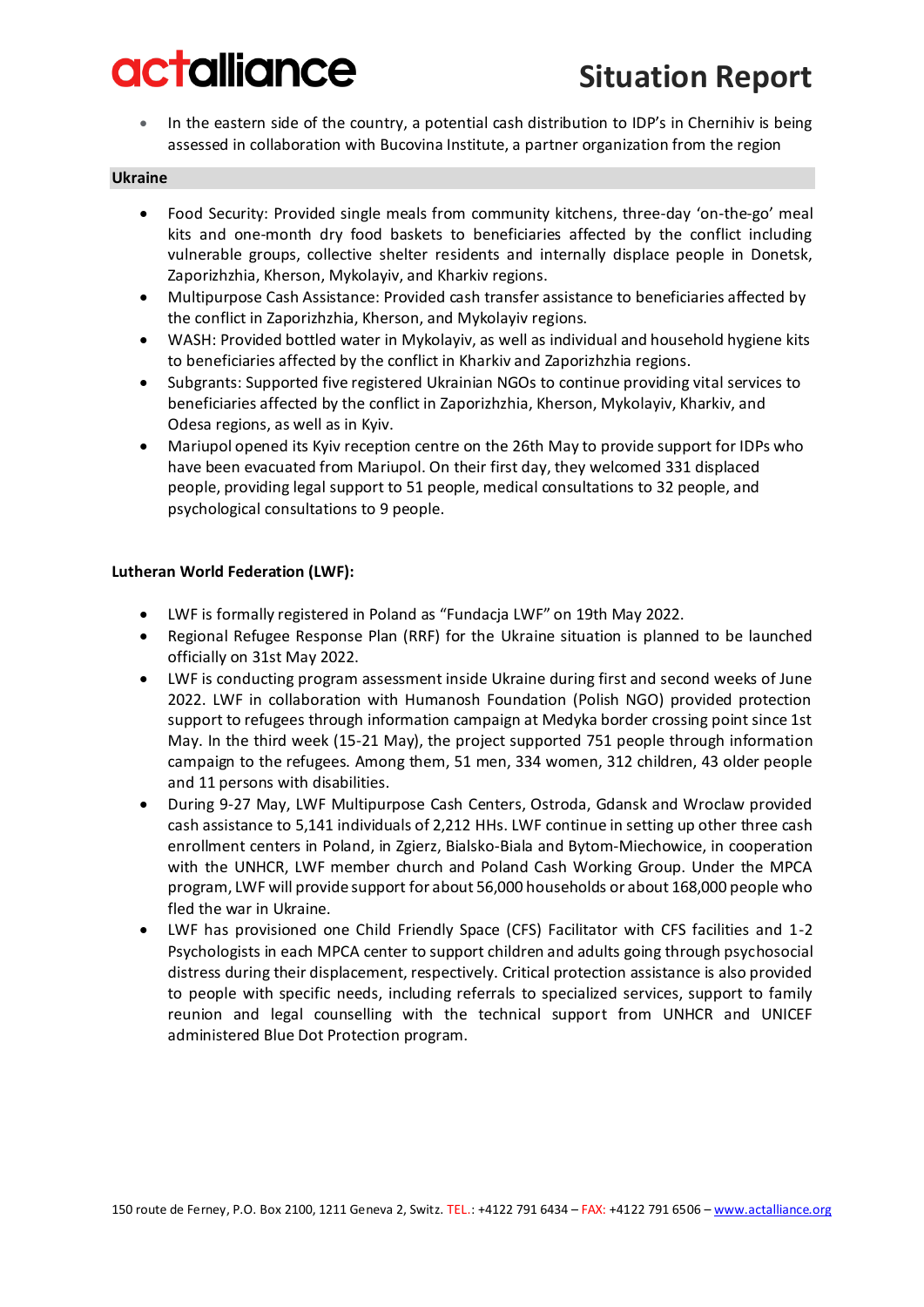# **Situation Overview**

Russia's offensive against Ukraine continues. Moscow is increasingly committing forces withdrawn from elsewhere in the combat zone to the front lines in the Donbas. However, the success of Ukraine's counteroffensive north and east of the city of Kharkiv may prompt Russian forces to redirect additional troops to protect the main supply route between Belgorod, Russia, and Izyum in Ukraine's Kharkiv Region, where large concentrations of Russian troops and materiel are located.

## **Hungary:**

The number of refugees fleeing from Ukraine did not change significantly during the last week. The number of registered asylum seekers reached slightly more than 23 thousand people. The overwhelming majority of asylum seekers comprise families, single mothers with their children. 14,569 displaced people were recognized and officially granted temporary refugee status. Communities and private individuals hosting displaced people temporarily are experiencing donor fatigue and are growing impatient. Mediation, intervention and support from NGO actors - including HRCA - were often needed. Major NGOs approached HRCA for support in this regard.

### **Poland:**

According to the UN, **as of 31st May, 6.8 million refugees have fled Ukraine** to neighboring countries since 24th February 2022. As of 31st May over 3.6 million refugees fled to Poland so far, through eight border crossings.

The number of border crossings out of Ukraine into neighboring countries, including Poland, is still high but the trend is declining in May, as compared to April.

### **Romania:**

The overflow of refugees is fluctuating, and the situation is changing every week. Between 23<sup>rd</sup> and  $27<sup>th</sup>$  of May there was an increase in the number of refugees that crossed the border in the northwestern part of the country. In the east, the number of refugees who crossed the border slightly decreased, but the overall workload situation remains intense. There is a high number of Ukrainian refugees in Romania who currently benefit from shelter and cash distribution. The focus is to meet the basic needs of these refugees for the period of time they remain in the country.

In the week of 23-29 May 2022, about 300 Ukrainian refugees crossed the border into Romania. The vast majority of refugees who were accommodated in hotels, boarding houses or individuals are left without a place to stay, because hoteliers are preparing for the opening of the summer season, and without state support, they no longer want to accommodate refugees. In Bucharest there are approximately 2500 refugees who are looking for a place to stay - currently being accommodated in an emergency in public spaces: gyms, dormitories, various buildings provided by the authorities. Aidrom is reporting a massive increase in the number of people who run out of food, hygiene products, the number of people with health problems is constantly increasing. There is also the increase in the number of people who want to take Romanian language courses, because it is extremely difficult to find a job without a minimum knowledge of the Romanian language. The state has not yet been able to implement a strategy or a program in this regard.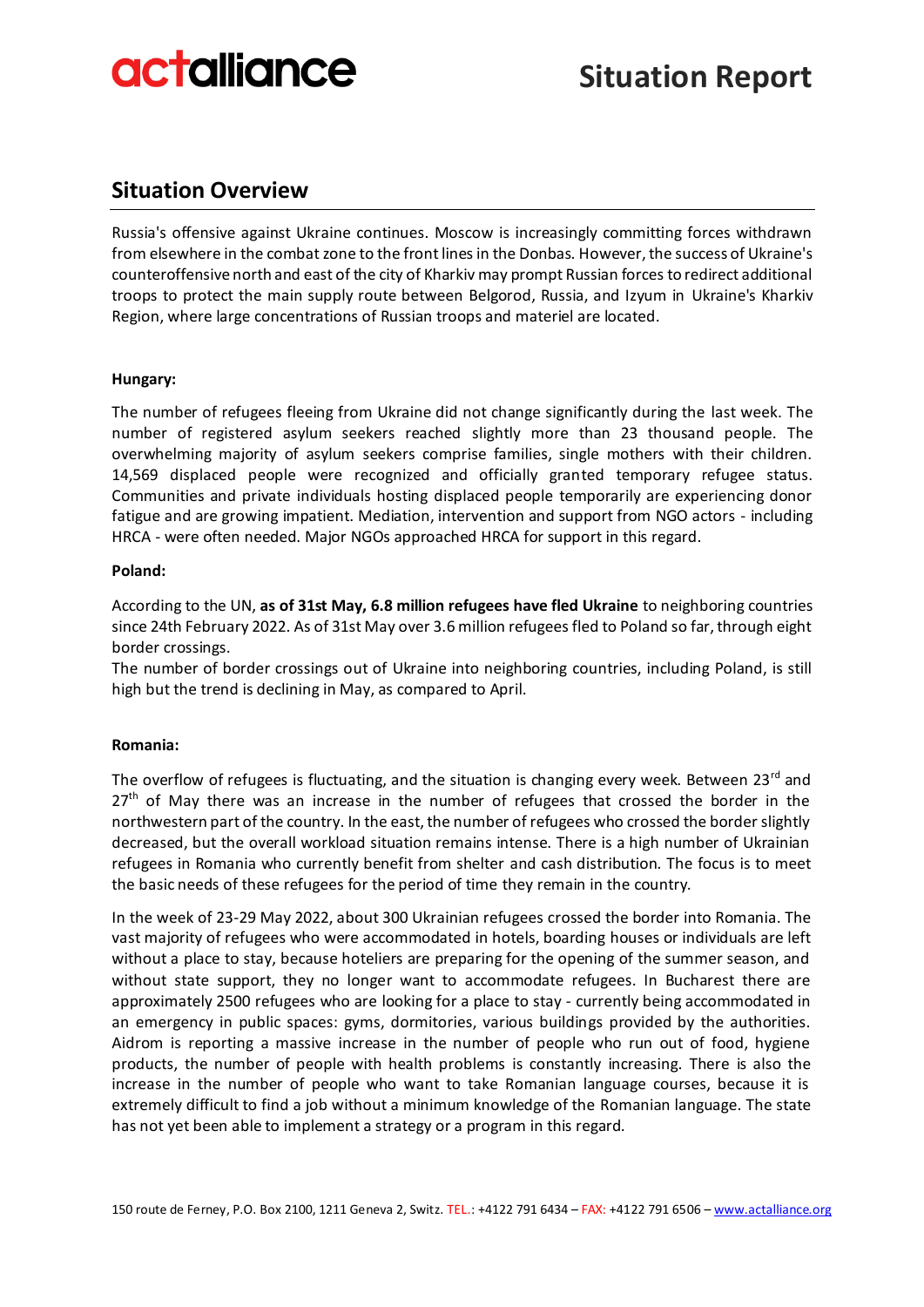# **Situation Report**

#### **Ukraine:**

Ukrainian authorities have reported more than 2 million movements back into the country during last week. Inside Ukraine, many people who are trapped are unable to meet their basic needs including food, water and medicines. The delivery of life-saving aid remains challenging, with a lack of safe humanitarian access. Governments and partners continue striving to reach hard-hit areas with lifesaving assistance as part of inter-agency humanitarian support.

Eastern Ukraine remains the center of hostilities, while airstrikes and missile attacks continue to be reported in multiple oblasts in Ukraine, in particular around the strategic eastern towns of Lysychansk and Severodonetsk. In southern Ukraine, delivering aid in Kherson remains challenging. In the east, access to Luhansk Oblast is very limited due to intense fighting, as well as Sloviansk and Kramatorsk in Donetsk Oblast.

UNHCR reports the war in Ukraine has displaced 8 million people within the country while more than 6.6 million Ukrainians have fled abroad. The ongoing intensifying hostilities in Donetska and Luhanska oblasts continue to make the need for safe passage for civilians more necessary while simultaneously more dangerous and, at times, impossible. Ukrainian Ombudsperson Lyudmyla Denisova reported that, on 24 May, a bus evacuating 18 civilians from the Luhanska oblast settlement of Vrubivka came under fire. During the reporting period, only approximately 140 civilians were reported to have been evacuated from the Government Controlled Areas (GCA) of Luhanska oblast. The UN does not have the means to verify the number of evacuated people. Elsewhere in the country, it was reported on 18 May that vehicles carrying civilians trying to evacuate from Non-Government Controlled Areas (NGCA) of Khersonska oblast came under shelling, with six people injured. On 19 May, the authorities in Zaporizka oblast reported that at least 1,000 vehicles carrying civilians trying to evacuate to GCA of the oblast were lined up and not being allowed to leave NGCA.

The Ukrainian think tank Razumkov Centre has published the report *[Attitudes and Assessments of](https://razumkov.org.ua/en/sociology/press-releases/attitudes-and-assessments-of-ukrainian-refugees-who-return-home-april-may-2022)  [Ukrainian Refugees Who Return Home \(April](https://razumkov.org.ua/en/sociology/press-releases/attitudes-and-assessments-of-ukrainian-refugees-who-return-home-april-may-2022)–May 2022)* based on a survey of 105 people in western Zakarpatska oblast between 11 April and 6 May. The results include that, among those who said they had returned to Ukraine, the vast majority (69 per cent) are residents of central and northern Ukraine – mostly residents of Kyiv city (35 per cent) and northern Kyivska oblast (17 per cent) – while 12 per cent of the returnees were residents of eastern Ukraine, 10.5 per cent of western Ukraine and 9 per cent of southern Ukraine. Further, 73 per cent of respondents said, now that they had returned to Ukraine, they planned to settle in the same area where they lived before the war, while 26 per cent – mainly residents of eastern Ukraine – said they planned to settle elsewhere.

The heaviest fighting has been centered on settlements in the Luhansk Region and in northern parts of the Donetsk Region, where Moscow's forces continue to make incremental gains amid a Ukrainian troop withdrawal; the offensive has further weakened Ukrainian positions around Severodonetsk and Popasna. Russian troops have reportedly occupied most of Lyman and have taken over two-thirds of the perimeter of Severodonetsk. The city itself has been heavily shelled; local authorities have stated that at least 60 percent of the residential buildings in the city have been destroyed and that more than 1,500 persons have been killed. Ukrainian troops are reportedly surrounded in the Hirske-Orikhove-Zolote complex south of Severodonetsk. The fall of this area would be significant as there are few easily defensible points en route to Lysychansk. Local authorities in Severodonetsk have started planning potential evacuation routes. South of Izyum, Russian forces continue artillery bombardments against Ukrainian positions defending the road to Slovyansk, including in Dovhenke. The Russian army is likely looking to push on along the M03 highway and link up with troops attempting to move through Lyman and across the Siverskiy Donets River to attack Slovyansk. Heavy clashes have also been reported in the area around Popasna. North of Kharkiv city, intense battles continue in the Ternova area and around Rubizhne. Preliminary reports suggest Ukrainian troops may have taken control of Ternova. Russian forces have reportedly halted their retreat and are mining roads in the border region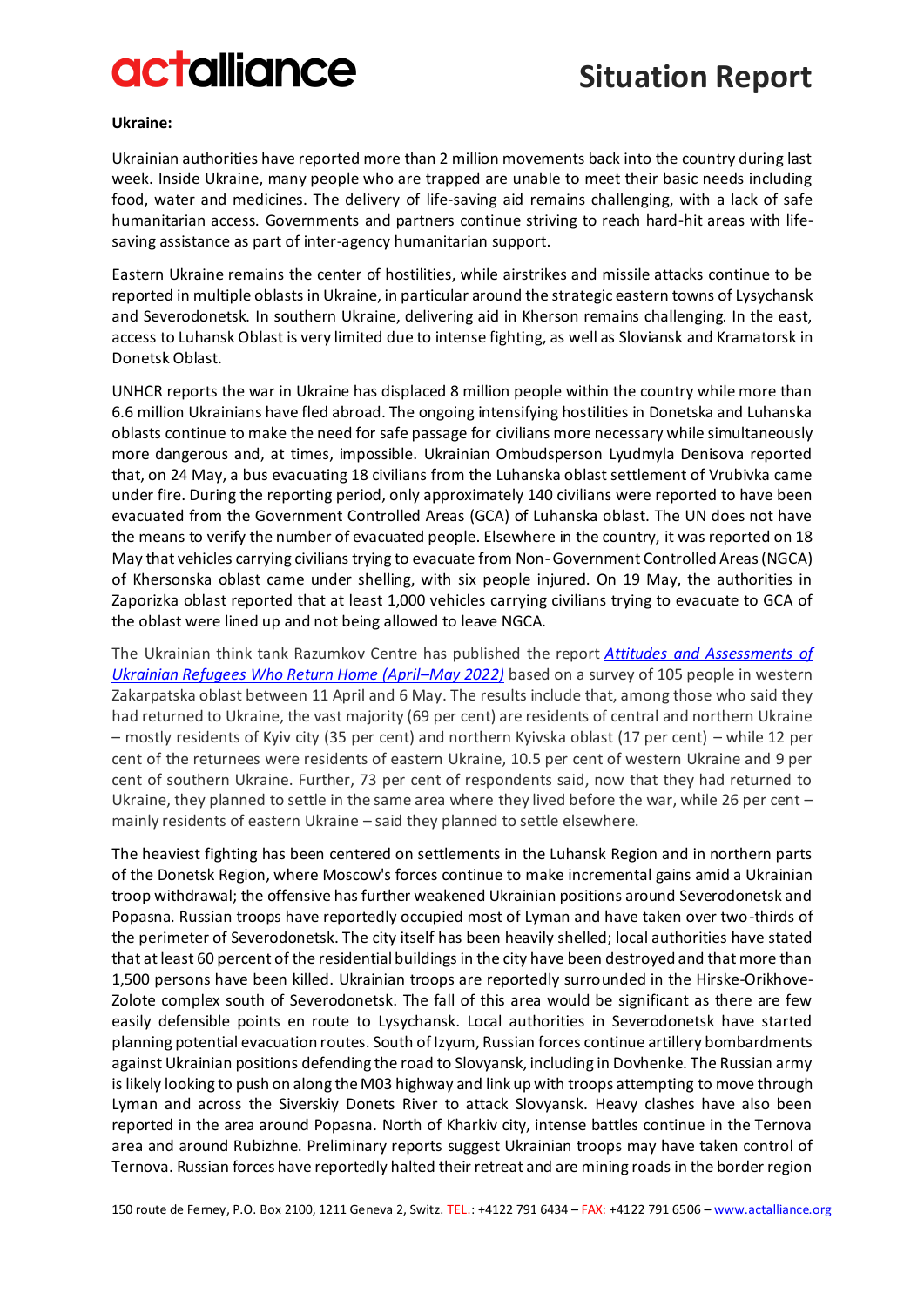to inhibit the northward movement of Ukrainian units. At least nine people were killed and 17 injured in Russian shelling of Kharkiv city May 27; this has been the first case of shelling against the city itself in two weeks.

Russian forces continue to conduct heavy artillery and missile attacks, as well as airstrikes on targets throughout the country. At least ten people were killed and 35 injured when a Russian missile hit a Ukrainian National Guard base in Dnipro. Russia also continues to shell targets in Sumy and Chernihiv regions, highlighting the continued risks of such attacks, particularly in areas close to the border.

Ukrainian Railways (UZ) has restored near-regular commuter services throughout much of the central and western parts of the country and continues to operate evacuation trains from most major cities, including Kyiv; however, rail services are subject to disruptions without warning. Civilian aviation remains suspended, and the nation's seaports are closed.

The government has extended Ukraine's existing nationwide martial law decree until Aug. 23. Curfews are in effect in multiple regions. In Kyiv Region, a curfew is in effect 23:00-05:00, with some municipality-level variations, through at least May 29. In Mykolaiv, a curfew is in place 22:00-06:00. In Zaporizhzhia Region, the curfew runs 22:00-05:00. Generally, civilians must stay indoors during curfew hours; exemptions exist for workers in critical infrastructure and persons seeking urgent medical care or bomb shelters. Depending on local developments, authorities may extend or amend curfew hours on short notice.

Intermittent telecommunications, internet, and utility disruptions continue across much of the country. Reports also indicate a shortage of basic supplies, including groceries and pharmaceutical products, in multiple cities facing Russian ground assaults. Finally, the National Bank of Ukraine has limited foreign currency transfers and withdrawals.

# **Appeal Financing**

## Funds Received

## **AIDRom:**

To date, AIDRom has managed emergency funds from various international organizations and foundations in order to meet refugees and provide emergency humanitarian assistance.

## **HIA:**

Outside the Appeal

- EUR 5,1 million from the Ministry of Foreign Affairs and Trade, Hungary Helps Agency and private donors, companies through HIA's fundraising campaign in Hungary
- In kind donation in the value of EUR 1,12 million (food, NFI and other aid items)
- Christian Aid: 2,65 million GBP

Inside the Appeal

- Act Church of Sweden: 5,552 million SEK
- Dan Church Aid: 988 K EUR
- Kerk In Actie: 1,5 million EUR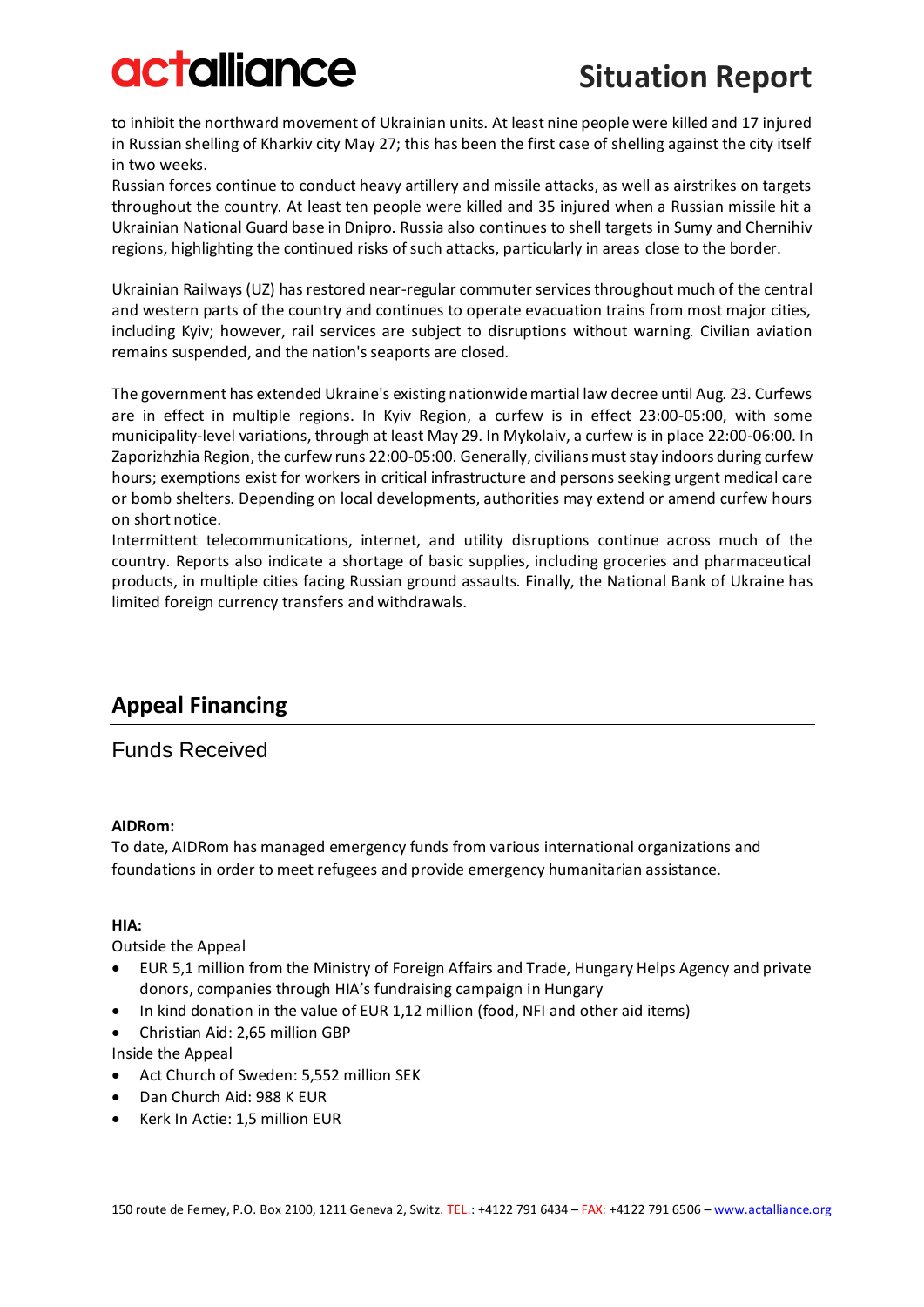

#### **HEKS**:

### Funds Received

| Inside the ACT Appeal                 |                  |            |  |  |  |  |  |
|---------------------------------------|------------------|------------|--|--|--|--|--|
| <b>Amount CHF</b><br>Country<br>Donor |                  |            |  |  |  |  |  |
| <b>HH Ukraine ACT alliance</b>        | Whole of Ukraine | 814,686.29 |  |  |  |  |  |
|                                       |                  |            |  |  |  |  |  |
| <b>TOTAL</b>                          |                  | 814,686.29 |  |  |  |  |  |

| <b>Outside the ACT Appeal</b> |         |                     |  |  |  |  |  |  |
|-------------------------------|---------|---------------------|--|--|--|--|--|--|
| <b>Donor</b>                  | Country | <b>Amount (CHF)</b> |  |  |  |  |  |  |
| Kerk in Actie (KiA)           | Ukraine | 800000              |  |  |  |  |  |  |
| CARE Germany                  | Ukraine | 2250000             |  |  |  |  |  |  |
| OXFAM                         | Ukraine | 595000              |  |  |  |  |  |  |
| Christian Aid                 | Ukraine | 807600              |  |  |  |  |  |  |
| Norwegian Church Aid          | Ukraine | 352672              |  |  |  |  |  |  |
| <b>SwS</b>                    | Romania | 297271              |  |  |  |  |  |  |
| : Christian Aid               | Romania | 631679              |  |  |  |  |  |  |
| <b>Christian Aid</b>          | Hungary | 1261700             |  |  |  |  |  |  |
| : ΤΟΤΑL                       |         | 6 995 922.00        |  |  |  |  |  |  |

## **Total ACT Response**

#### **AIDRom:**

AIDRom staff is on the field permanently, providing counseling and social and legal assistance - on a voluntary basis.

- about 100 people received food packages, baby products, hygiene products (with the help of donors and partners).
- almost 250 people were counseled and assisted: legal and social counseling, counseling on accessing the labor market, accessing rights in Romania.

#### **HIA:**

The key actions carried out by HIA and its local partners on Week 21:

*Lviv Office* MPCA pilot project completed in the Lviv Region. 155 HHs were registered, namely 345 people, many of them with disabilities in remote areas. 6 Flexible Small Grants are live now, with supporting local initiatives like caring children with disabilities, providing psychological assistance and counselling service to parents, improving living condition in a shelter or humanitarian aid procurement.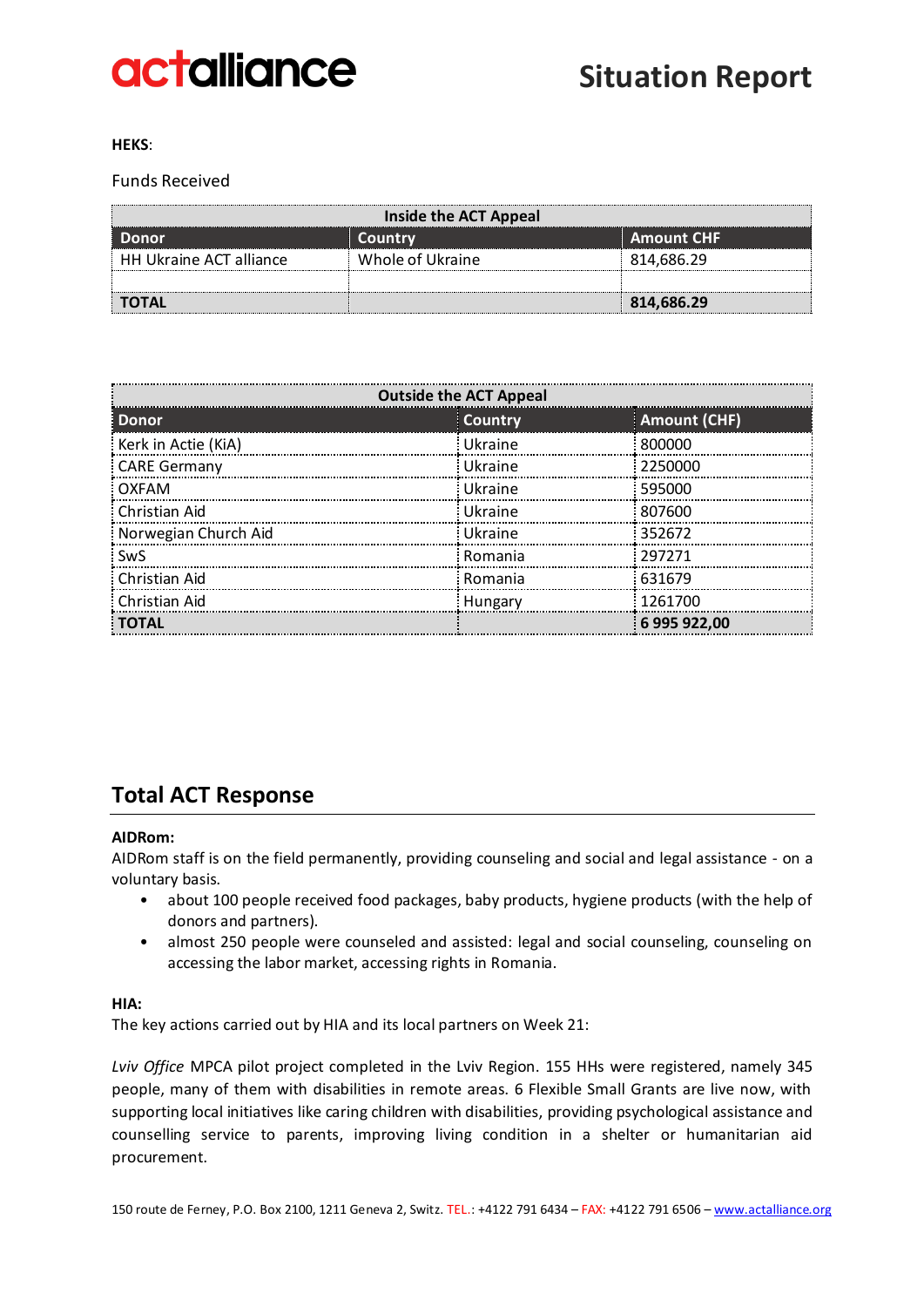*Beregovo Office* in Zakarpattia continued in-kind support distribution with food, hygiene and baby items, supporting 720 IDPs in 25 community shelters. Alongside this component, identifying shelter restoration needs is in progress.

*Zlatograd* reached 374 beneficiaries with food distribution in Dnipro region, while in Zaporizhzhia and Kharkiv region 400 IDPs were provided food and hygiene parcels by *Santis*.

In Ivano-Frankivsk *Etalon's* 4 Mobile groups continued its protection activity; regarding PPS, 52 children took part in group sessions (craft activities, drawing) and 17 adults attended the adult groups. Individual consultations were also provided. Another webinar on psychological topics was held, where 18 participants took part. In addition in Kalush district, 100 people received hygiene kits and 50 people baby food and hygiene items.

*The League* pursued to expand its support for conflict affected persons in Cherkasy with the help of its mobile groups. Last week 91 household received psychosocial support, and 87 household were assisted by legal counselling.

In Hungary, HIA accommodated 559 refugees in community shelters and continued the provision of humanitarian aid and information services in BOK arena, in Budapest. In cooperation with the Piarist High School, HIA is going to support the education of a class of refugee children. Working with the Lutheran Church on provision of microgrants to 12 community shelters, HIA gives helping hand to these shelters in various ways to strengthen their response capacity in Hungary. Through the grants HIA supports accommodation, catering of IDPS, kindergarten education of Roma children from Zakarpattia, catering, accommodation of third country nationals, restoration capacity of the shelters, provision of transportation.

Thus far, these efforts have reached **102,590** people since the beginning of the crisis, providing emergency access to basic food and non-food items, information, shelter, WASH and health support, protection and links to transportation services.

### **HEKS:**

During the week of May 23 – May 29 the following indicators have been reached in terms of assisted Ukrainian people:

| Country        | <b>Type of support</b>                                                                                                                  | # Of refugees<br>/ Week | # Total refugees /<br><b>IDPs to date</b> |
|----------------|-----------------------------------------------------------------------------------------------------------------------------------------|-------------------------|-------------------------------------------|
| <b>Hungary</b> | Multipurpose cash,<br>psychosocial shelter<br>Information<br>assistance, advice,<br>and counseling                                      | 828                     | 68199                                     |
| Romania        | Information<br>assistance, advice,<br>and counseling<br>info point, transport<br>to different places,<br>shelter, meals,<br>counselling | 2001                    | 26379                                     |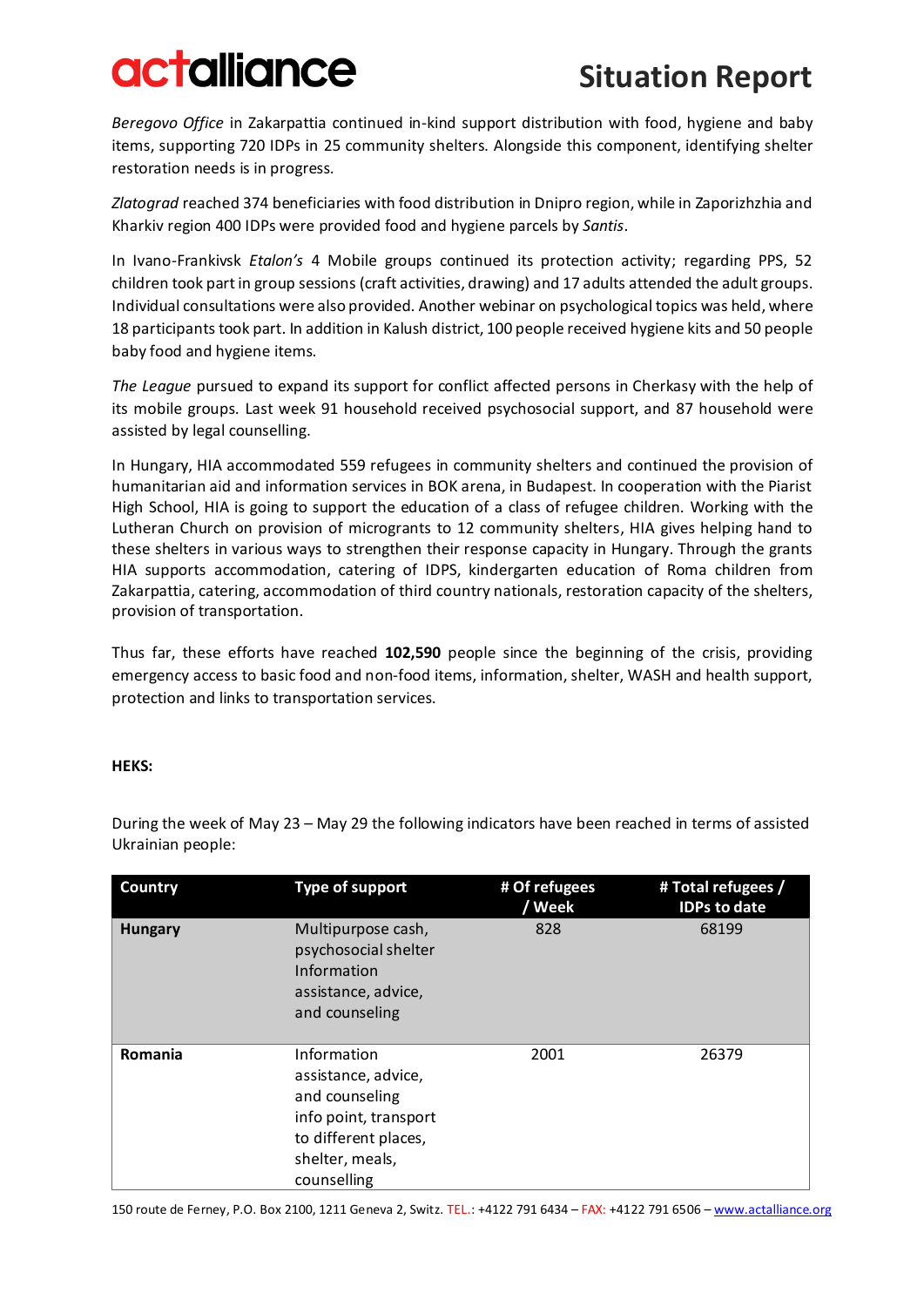# **Situation Report**

|                | food distribution                                                                                                                                                                                                         |     |        |
|----------------|---------------------------------------------------------------------------------------------------------------------------------------------------------------------------------------------------------------------------|-----|--------|
| <b>Ukraine</b> | <b>Food Security</b><br>(Community Kitchens)<br><b>Food Security (Meal</b><br>Kits), Food Security<br>(Dry Food Baskets)<br>MPCA, WASH, Bottled<br>Water, Individual<br>Hygiene Kits,<br>Household Hygiene<br><b>Kits</b> | 377 | 103158 |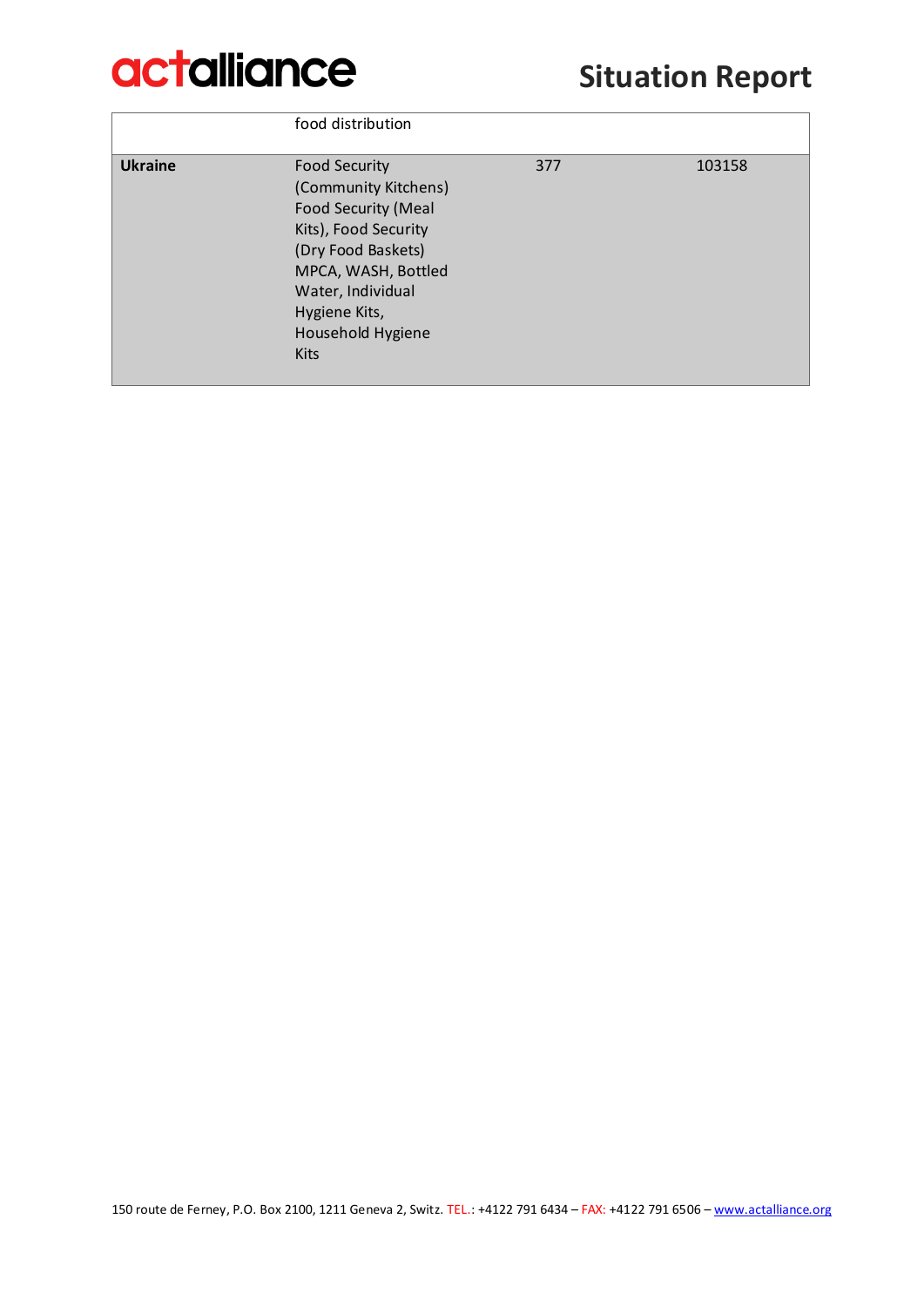

| Implementing  | Country | In country site  | Sector            | <b>Achieved</b>  | <b>Cumulative</b> | <b>Within appeal</b> | <b>Outside of</b> |
|---------------|---------|------------------|-------------------|------------------|-------------------|----------------------|-------------------|
| partner       |         |                  |                   | targets In       | achieved          |                      | appeal            |
|               |         |                  |                   | reporting        | targets           |                      |                   |
|               |         |                  |                   | period           | (#beneficiarie    |                      |                   |
|               |         |                  |                   | (#beneficiaries  | s direct/         |                      |                   |
|               |         |                  |                   | direct/indirect) | indirect)         |                      |                   |
| <b>AIDRom</b> | Romania | <b>Bucharest</b> | Food packages     | 100 Refugeees    | AIDRom            |                      | Outside           |
|               |         |                  |                   |                  | assisted over     |                      |                   |
|               |         |                  |                   |                  | 500 refugees      |                      |                   |
|               |         |                  | Hygiene           | 50 refugees      | in Bucharest,     |                      |                   |
|               |         |                  | package           | children's       | along with        |                      |                   |
|               |         |                  | children's        | packages         | partners,         |                      |                   |
|               |         |                  | packages          | (diapers, milk,  | volunteers and    |                      |                   |
|               |         |                  | (diapers, milk,   | food)-           | mixed teams.      |                      |                   |
|               |         |                  | food)             | 60 Children      | In order to       |                      |                   |
|               |         |                  |                   |                  | cover all these   |                      |                   |
|               |         |                  | Counseling and    | 200 Refugees     | needs and to      |                      |                   |
|               |         |                  | social assistance |                  | provide all       |                      |                   |
|               |         |                  |                   |                  | these services,   |                      |                   |
|               |         |                  | Counseling and    | 100 refugees     | AIDRom relied     |                      |                   |
|               |         |                  | legal assistance  |                  | on strategic      |                      |                   |
|               |         |                  |                   |                  | partnerships      |                      |                   |
|               |         |                  | Emergency         |                  | with the          |                      |                   |
|               |         |                  | packages          |                  | General           |                      |                   |
|               |         |                  |                   |                  | Inspectorate      |                      |                   |
|               |         |                  |                   |                  | for               |                      |                   |
|               |         |                  |                   |                  | Immigration,      |                      |                   |
|               |         |                  |                   |                  | Kaufland          |                      |                   |
|               |         |                  |                   |                  | Romania, the      |                      |                   |
|               |         |                  |                   |                  | Food Bank,        |                      |                   |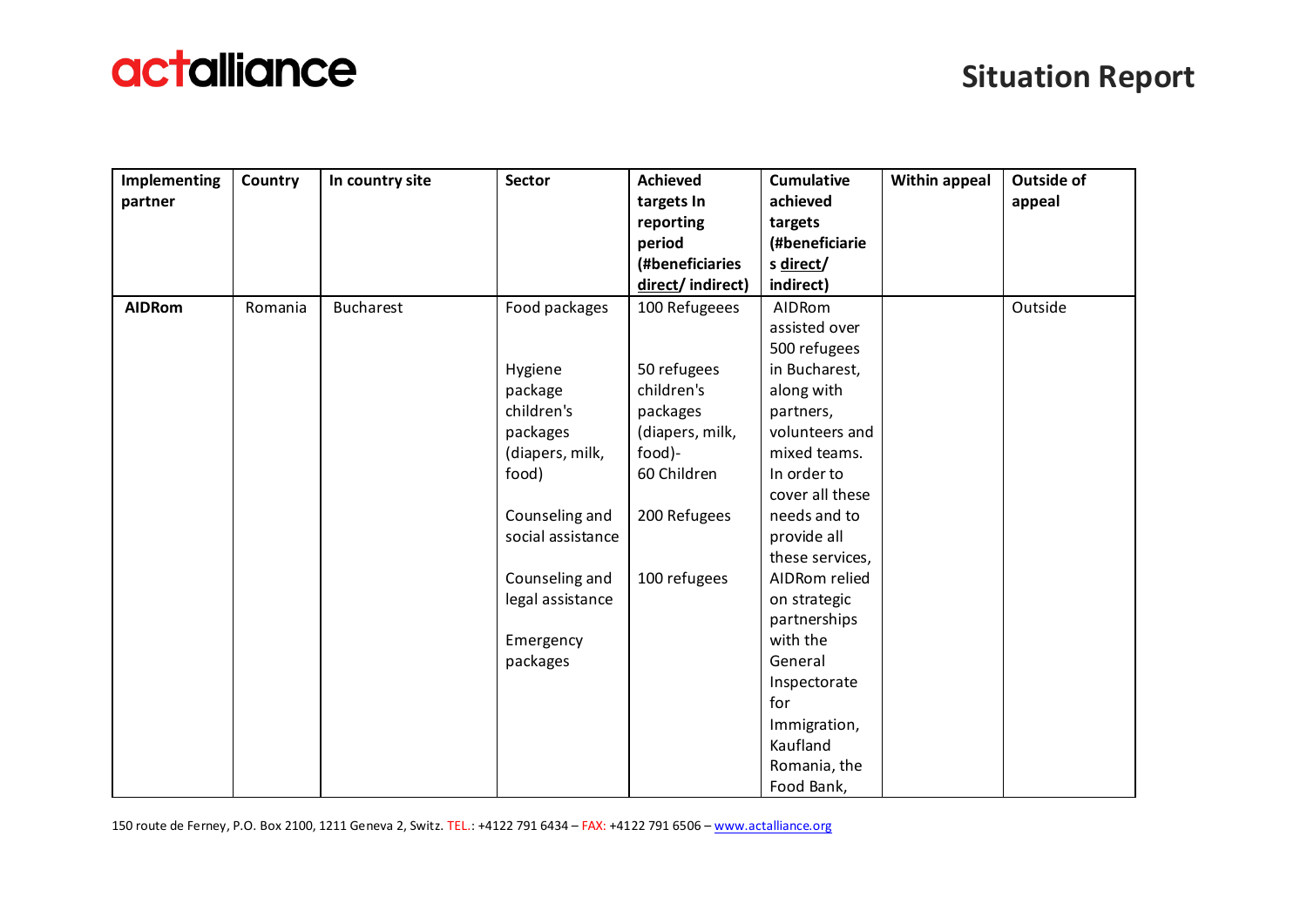

|               |         |      |                   |             | Henkel,         |         |
|---------------|---------|------|-------------------|-------------|-----------------|---------|
|               |         |      |                   |             | fundraising     |         |
|               |         |      |                   |             | campaigns,      |         |
|               |         |      |                   |             | the Orthodox    |         |
|               |         |      |                   |             | Church, the     |         |
|               |         |      |                   |             | Romanian        |         |
|               |         |      |                   |             | Rugby           |         |
|               |         |      |                   |             | Federation,     |         |
|               |         |      |                   |             | PROtv           |         |
|               |         |      |                   |             | Romania,        |         |
|               |         |      |                   |             | fundraising     |         |
|               |         |      |                   |             | campaigns,      |         |
|               |         |      |                   |             | etc.            |         |
| <b>AIDRom</b> | Romania | lasi | Food packages     |             | AIDRom          | Outside |
|               |         |      |                   |             | assisted over   |         |
|               |         |      | Hygiene           |             | 150 refugees    |         |
|               |         |      | package           |             | in Iasi, along  |         |
|               |         |      | children's        |             | with partners,  |         |
|               |         |      | packages          |             | volunteers and  |         |
|               |         |      | (diapers, milk,   |             | mixed teams.    |         |
|               |         |      | food)             |             | In order to     |         |
|               |         |      |                   |             | cover all these |         |
|               |         |      | Counseling and    | 70 refugees | needs and to    |         |
|               |         |      | social assistance |             | provide all     |         |
|               |         |      |                   |             | these services, |         |
|               |         |      | Counseling and    | 50 refugees | AIDRom relied   |         |
|               |         |      | legal assistance  |             | on strategic    |         |
|               |         |      |                   |             | partnerships    |         |
|               |         |      | Emergency         |             | with the        |         |
|               |         |      | packages          |             | General         |         |
|               |         |      |                   |             | Inspectorate    |         |
|               |         |      |                   |             | for             |         |
|               |         |      |                   |             | Immigration,    |         |

150 route de Ferney, P.O. Box 2100, 1211 Geneva 2, Switz. TEL.: +4122 791 6434 – FAX: +4122 791 6506 – [www.actalliance.org](http://www.actalliance.org/)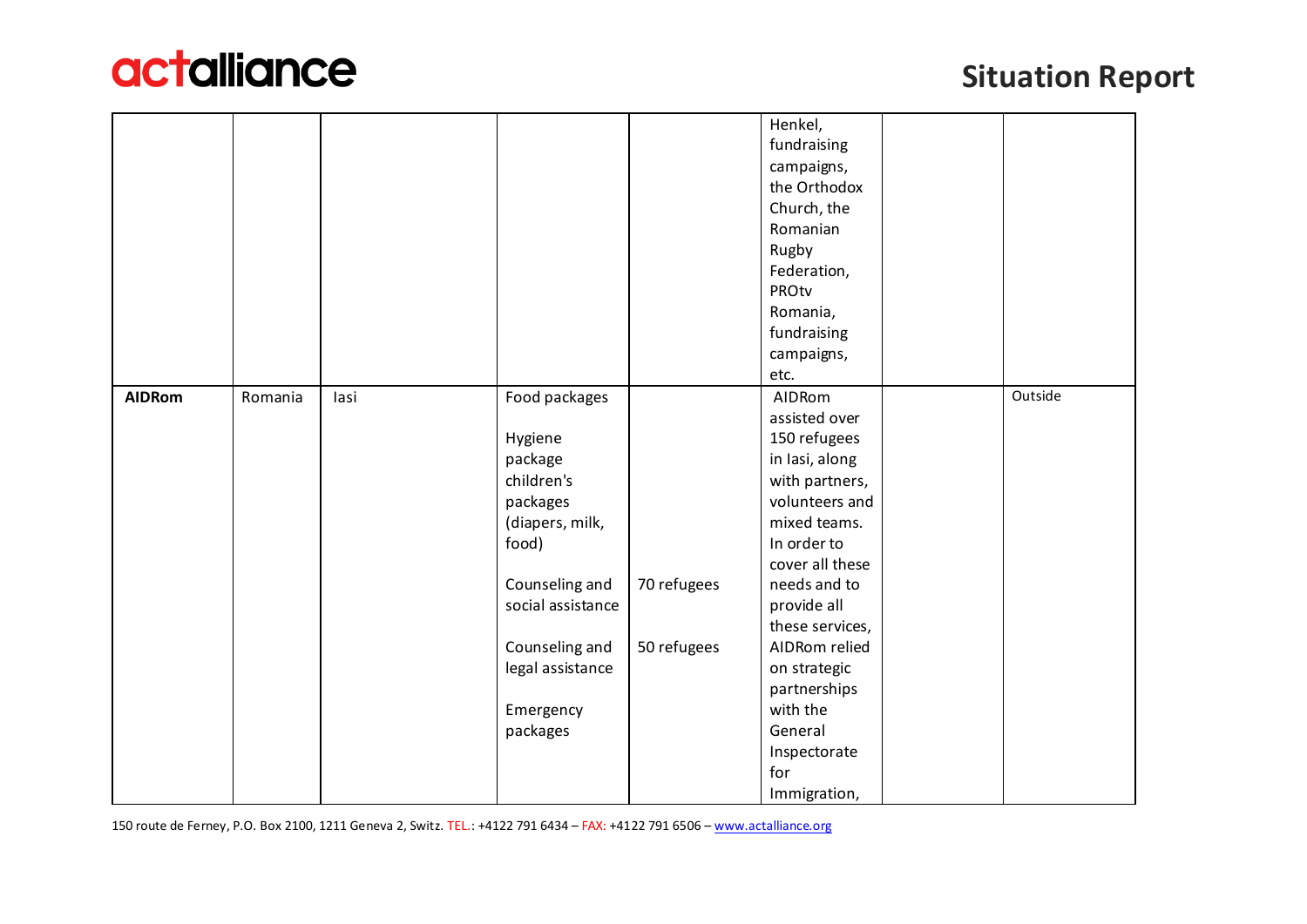

|               |         |        | Assistance at     |             | Kaufland         |         |
|---------------|---------|--------|-------------------|-------------|------------------|---------|
|               |         |        | border crossing   |             | Romania, the     |         |
|               |         |        | points            |             | Food Bank,       |         |
|               |         |        |                   |             | Henkel,          |         |
|               |         |        |                   |             | fundraising      |         |
|               |         |        |                   |             | campaigns,       |         |
|               |         |        |                   |             | the Orthodox     |         |
|               |         |        |                   |             | Church, the      |         |
|               |         |        |                   |             | Romanian         |         |
|               |         |        |                   |             | Rugby            |         |
|               |         |        |                   |             | Federation,      |         |
|               |         |        |                   |             | PROtv            |         |
|               |         |        |                   |             | Romania,         |         |
|               |         |        |                   |             | fundraising      |         |
|               |         |        |                   |             | campaigns, etc   |         |
| <b>AIDRom</b> | Romania | Galati | Food packages     |             | AIDRom           | Outside |
|               |         |        |                   |             | assisted over    |         |
|               |         |        | Hygiene           |             | 100 refugees     |         |
|               |         |        | package           |             | in               |         |
|               |         |        | children's        |             | Galati, Isaccea, |         |
|               |         |        | packages          |             | Tulcea, along    |         |
|               |         |        | (diapers, milk,   |             | with partners,   |         |
|               |         |        | food)             |             | volunteers and   |         |
|               |         |        |                   |             | mixed teams.     |         |
|               |         |        | Counseling and    | 50 refugees | In order to      |         |
|               |         |        | social assistance |             | cover all these  |         |
|               |         |        |                   |             | needs and to     |         |
|               |         |        | Counseling and    | 50 refugees | provide all      |         |
|               |         |        | legal assistance  |             | these services,  |         |
|               |         |        |                   |             | AIDRom relied    |         |
|               |         |        | Emergency         |             | on strategic     |         |
|               |         |        | packages          |             | partnerships     |         |
|               |         |        |                   |             | with the         |         |

150 route de Ferney, P.O. Box 2100, 1211 Geneva 2, Switz. TEL.: +4122 791 6434 – FAX: +4122 791 6506 – [www.actalliance.org](http://www.actalliance.org/)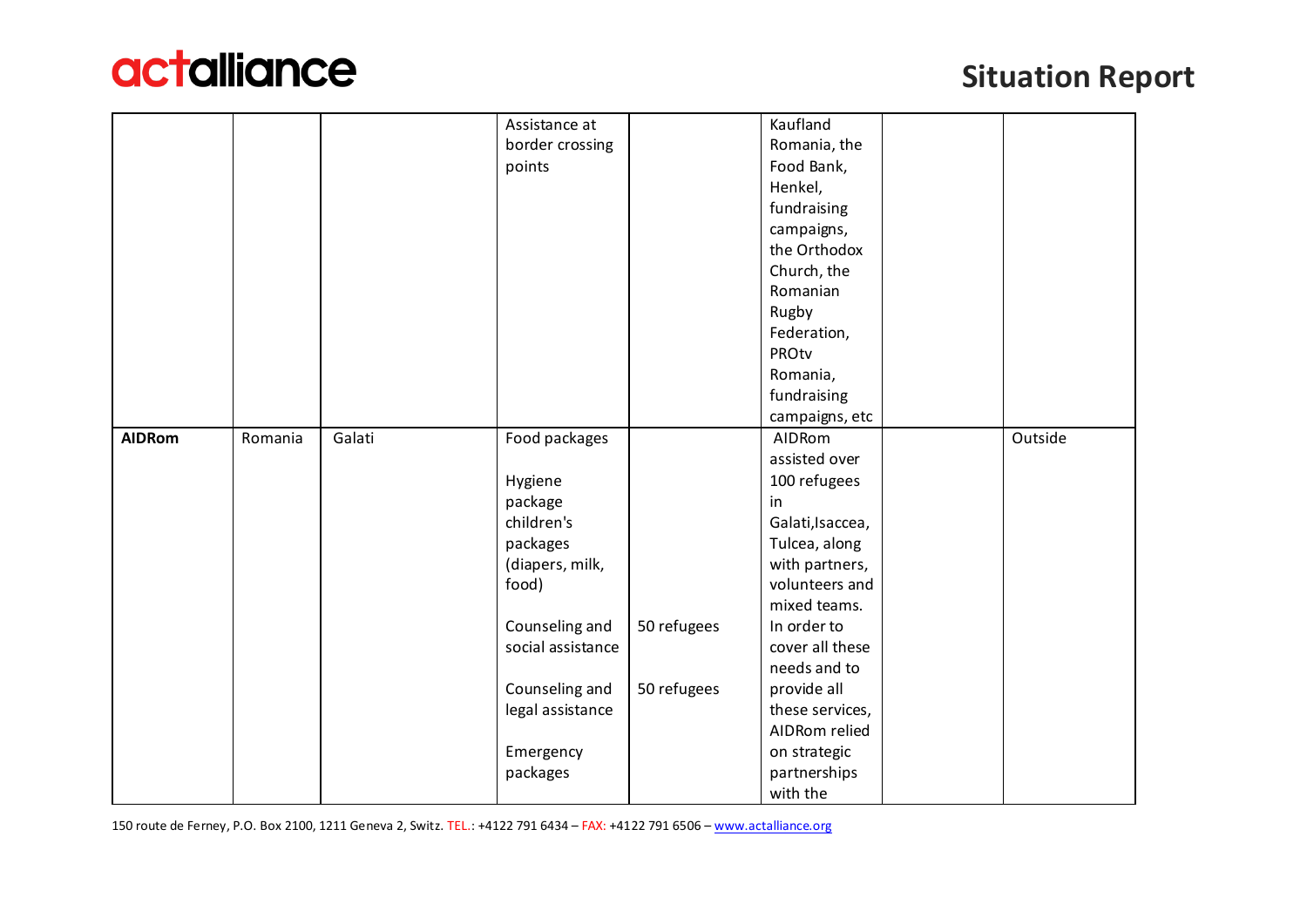

|               |         |                | Assistance at     | General        |  |
|---------------|---------|----------------|-------------------|----------------|--|
|               |         |                | border crossing   | Inspectorate   |  |
|               |         |                | points            | for            |  |
|               |         |                |                   | Immigration,   |  |
|               |         |                |                   | Kaufland       |  |
|               |         |                |                   | Romania, the   |  |
|               |         |                |                   | Food Bank,     |  |
|               |         |                |                   | Henkel,        |  |
|               |         |                |                   | fundraising    |  |
|               |         |                |                   | campaigns,     |  |
|               |         |                |                   | the Orthodox   |  |
|               |         |                |                   | Church, the    |  |
|               |         |                |                   | Romanian       |  |
|               |         |                |                   | Rugby          |  |
|               |         |                |                   | Federation,    |  |
|               |         |                |                   | PROtv          |  |
|               |         |                |                   | Romania,       |  |
|               |         |                |                   | fundraising    |  |
|               |         |                |                   | campaigns, etc |  |
| <b>AIDRom</b> | Romania | Radauti(Siret) | Food packages     |                |  |
|               |         |                |                   |                |  |
|               |         |                | Hygiene           |                |  |
|               |         |                | package           |                |  |
|               |         |                | children's        |                |  |
|               |         |                | packages          |                |  |
|               |         |                | (diapers, milk,   |                |  |
|               |         |                | food)             |                |  |
|               |         |                |                   |                |  |
|               |         |                |                   |                |  |
|               |         |                | Counseling and    |                |  |
|               |         |                | social assistance |                |  |
|               |         |                |                   |                |  |
|               |         |                |                   |                |  |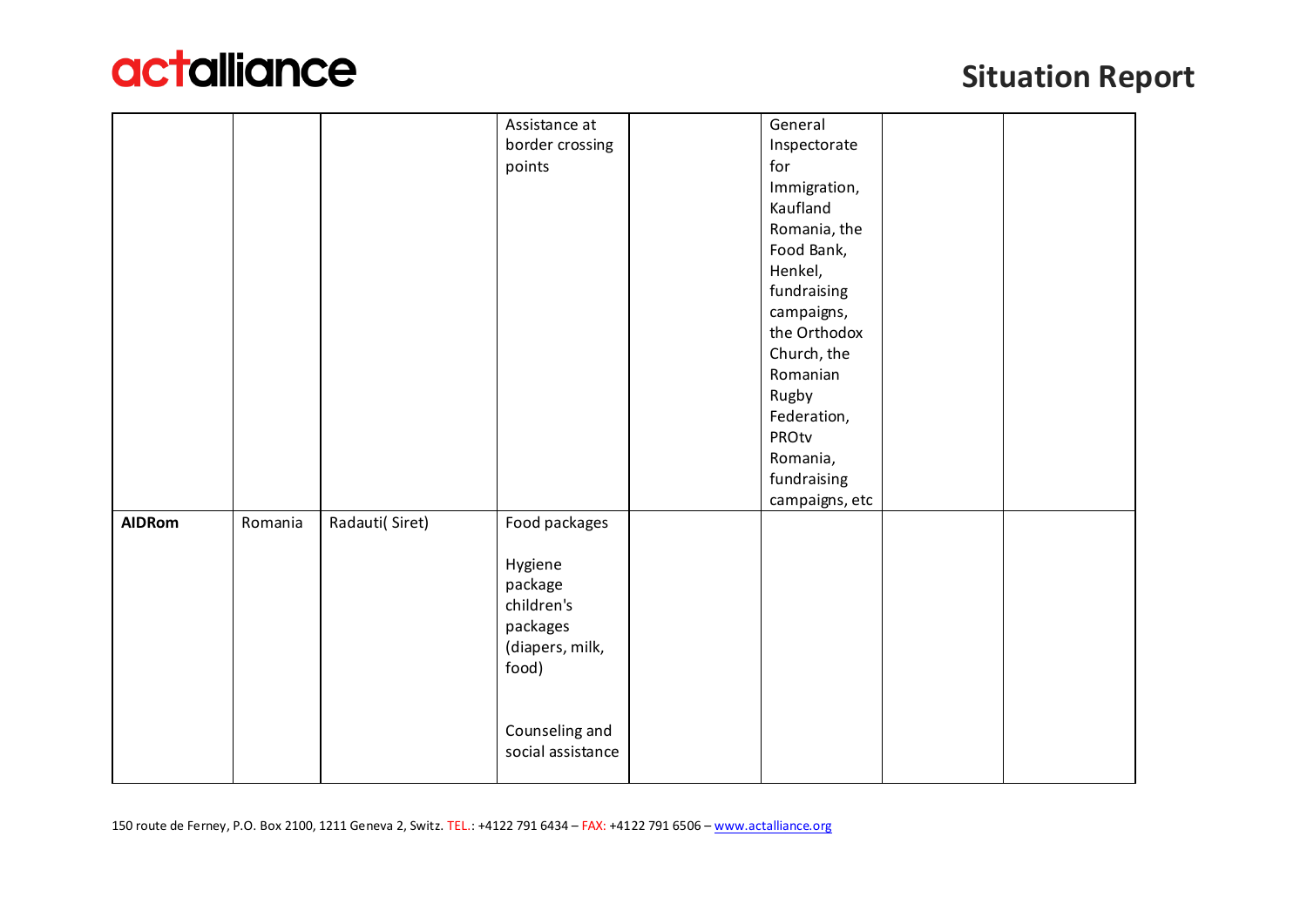

|               |         |         | Counseling and<br>legal assistance<br>Emergency<br>packages |                     |                                                                                                                                                                                                            |       |           |
|---------------|---------|---------|-------------------------------------------------------------|---------------------|------------------------------------------------------------------------------------------------------------------------------------------------------------------------------------------------------------|-------|-----------|
|               |         |         | Assistance at<br>border crossing<br>points                  |                     |                                                                                                                                                                                                            |       |           |
| <b>AIDRom</b> |         | Ukraine |                                                             |                     | In March,<br>Aidrom sent a<br>truck of about<br>7.5-8 tons to<br>Odessa with<br>medicines,<br>surgical<br>utensils,<br>medical<br>devices,<br>diapers, non-<br>perishable<br>food, sleeping<br>bags, beds. |       |           |
| <b>HIA</b>    | Ukraine |         | <b>FSL</b>                                                  | 1528                | 65589                                                                                                                                                                                                      | 32794 | 32795     |
| <b>HIA</b>    | Ukraine |         | <b>WSH</b>                                                  | 1021                | 56736                                                                                                                                                                                                      | 28368 | 28368     |
| <b>HIA</b>    | Ukraine |         | H&N                                                         | $\mathsf{O}\xspace$ | 700                                                                                                                                                                                                        |       | 700       |
| <b>HIA</b>    | Ukraine |         | Shelter+NFI                                                 | 14/0                | 175/2879                                                                                                                                                                                                   |       | 175/2879  |
| <b>HIA</b>    | Ukraine |         | Protection                                                  | 582                 | 1868                                                                                                                                                                                                       | 934   | 934       |
| <b>HIA</b>    | Ukraine |         | Livelihood                                                  | 345                 | 345                                                                                                                                                                                                        |       | 345       |
| <b>HIA</b>    | Hungary |         | Protection                                                  | 205                 | 4168                                                                                                                                                                                                       | 2084  | 2084      |
| <b>HIA</b>    | Hungary |         | <b>FSL</b>                                                  | 415                 | 10092                                                                                                                                                                                                      | 5046  | 5046      |
| <b>HIA</b>    | Hungary |         | Shelter+NFI                                                 | 659/0               | 7067/1412                                                                                                                                                                                                  |       | 7067/1412 |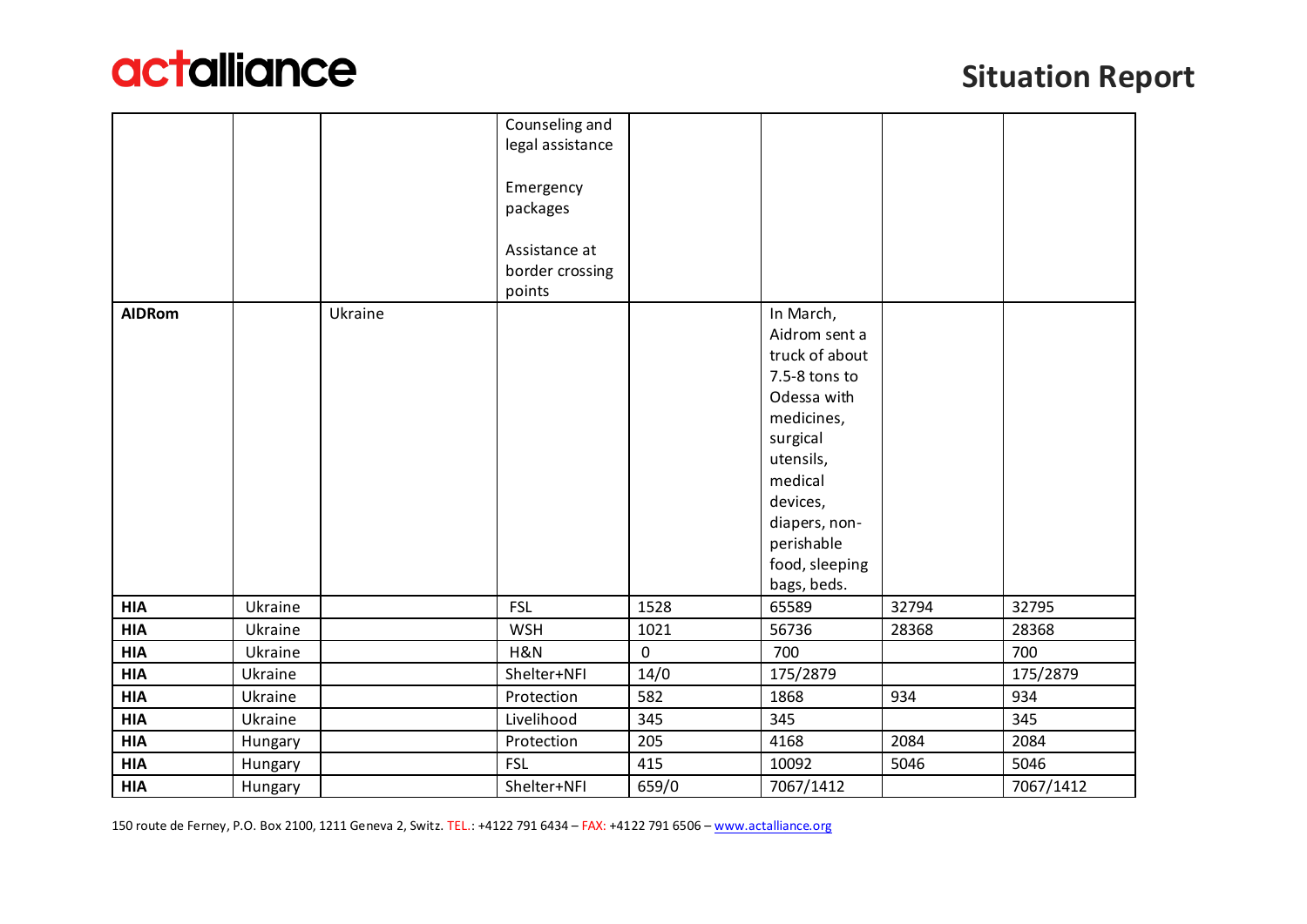

| <b>HIA</b>                            | Hungary        |                           | Logistics                                               | 0   | 847       |       | 847   |
|---------------------------------------|----------------|---------------------------|---------------------------------------------------------|-----|-----------|-------|-------|
| <b>HIA</b>                            | <b>Hungary</b> |                           | $C$ /FP                                                 | 166 | 3963      |       | 3963  |
| HEKS/<br><b>HRCA</b> and<br>Kalunba   | Hungary        | Budapest, border<br>towns | Multipurpose<br>cash,<br>psychosocial<br>shelter        | 0   | $\pmb{0}$ |       |       |
| HEKS/<br><b>HRCA</b> and<br>Kalunba   | Hungary        | Budapest, border<br>towns | Information<br>assistance,<br>advice, and<br>counseling | 828 | 68199     | 68199 |       |
| HEKS/<br>Diakonia Satu<br><b>Mare</b> | Romania        | Halmeu border             | Info point,<br>transport to<br>different places         | 20  | 2180      |       | 2180  |
| HEKS/<br>Diakonia Satu<br><b>Mare</b> | Romania        | <b>Tarna Mare</b>         | Shelter, meals,<br>counselling                          | 36  | 1349      |       | 1349  |
| HEKS/<br>Diakonia Satu<br><b>Mare</b> | Romania        | Ukraine                   | Food<br>distribution                                    | 5   | 99        |       | 99    |
| HEKS/<br>Diakonia Satu<br><b>Mare</b> | Romania        | Petea border              | Sandwiches and<br>water                                 | 0   | 8400      |       | 8400  |
| HEKS/<br><b>FONSS</b>                 | Romania        | Suceava                   | Info point,<br>transport to<br>different places         | 230 | 1596      |       | 1596  |
| HEKS/<br><b>FONSS</b>                 | Romania        | lasi/railway station      | Info point                                              | 825 | 12133     |       | 12133 |
| HEKS/<br><b>FONSS</b>                 | Romania        | lasi/transit center       | Shelter, meals                                          | 36  | 622       |       | 622   |
| HEKS/<br><b>FONSS</b>                 | Romania        | <b>Bucharest</b>          | Shelter/meals                                           | 700 | 6100      |       | 6100  |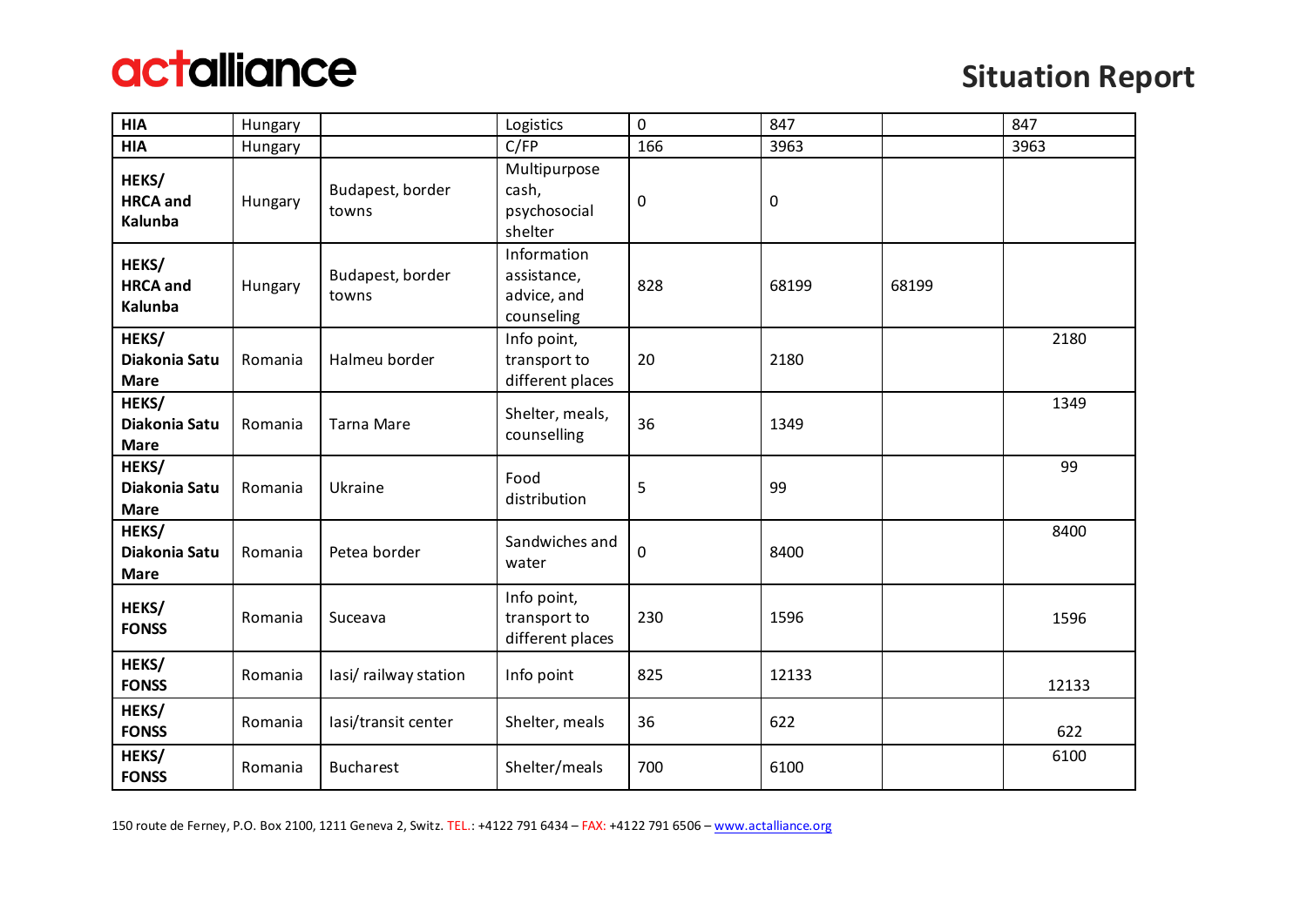

| HEKS/<br><b>FONSS</b>                           | Romania | National              | Shelter/meals/<br>protection                    | 0           | 1150  | 1150  |
|-------------------------------------------------|---------|-----------------------|-------------------------------------------------|-------------|-------|-------|
| HEKS/<br><b>Open Field</b><br><b>Foundation</b> | Romania | Sighet/Baia Mare/Cluj | CASH                                            | 118         | 2094  | 2094  |
| HEKS/<br><b>Open Field</b><br><b>Foundation</b> | Romania | Sighetu\Cluj          | Counselling                                     | 31          | 986   | 986   |
| HEKS/<br>Self-<br>implementati<br>on            | Ukraine | Kharkiv               | <b>Food Security</b><br>(Community<br>Kitchens) | 0           | 75621 | 75621 |
| HEKS/<br>Self-<br>implementati<br>on            | Ukraine | Zaporizhzhia          | <b>Food Security</b><br>(Meal Kits)             | 0           | 7038  | 7038  |
| HEKS/<br>Self-<br>implementati<br>on            | Ukraine | Mykolayiv             | Food Security<br>(Meal Kits)                    | $\mathbf 0$ | 3177  | 3177  |
| HEKS/<br>Self-<br>implementati<br>on            | Ukraine | Kharkiv               | <b>Food Security</b><br>(Meal Kits)             | $\pmb{0}$   | 3000  | 3000  |
| HEKS/<br>Self-<br>implementati<br>on            | Ukraine | Kherson               | <b>Food Security</b><br>(Meal Kits)             | $\mathbf 0$ | 308   | 308   |
| HEKS/<br>Self-<br>implementati<br>on            | Ukraine | Donetsk               | <b>Food Security</b><br>(Dry Food<br>Baskets)   | $\pmb{0}$   | 2200  | 2200  |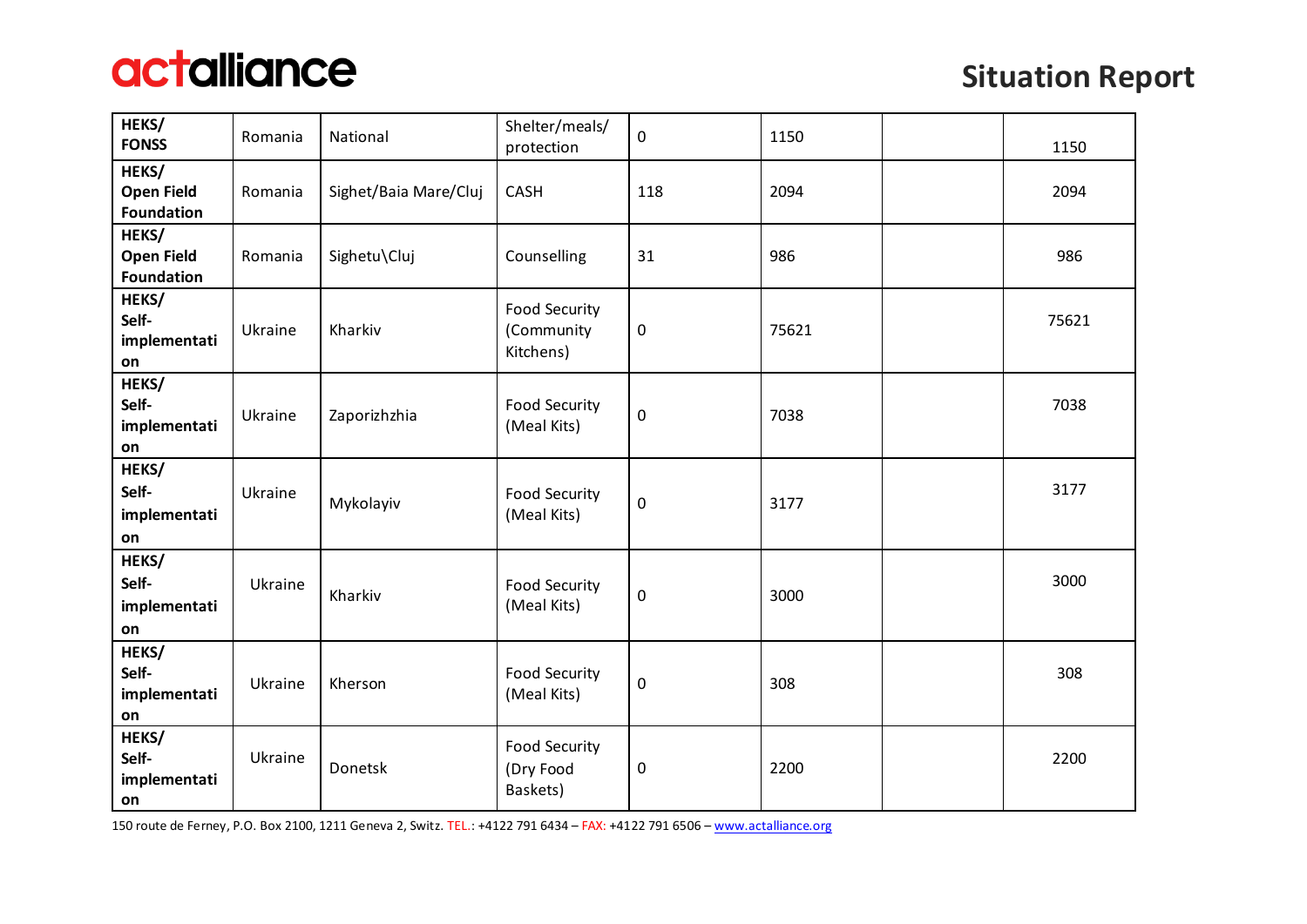

| HEKS/<br>Self-<br>implementati<br>on | Ukraine | Kharkiv      | <b>Food Security</b><br>(Dry Food<br>Baskets) | 0         | 497  | 497  |
|--------------------------------------|---------|--------------|-----------------------------------------------|-----------|------|------|
| HEKS/<br>Self-<br>implementati<br>on | Ukraine | Kherson      | <b>MPCA</b>                                   | 48        | 421  | 421  |
| HEKS/<br>Self-<br>implementati<br>on | Ukraine | Mykolayiv    | <b>MPCA</b>                                   | 26        | 246  | 246  |
| HEKS/<br>Self-<br>implementati<br>on | Ukraine | Zaporizhzhia | <b>MPCA</b>                                   | 138       | 358  | 358  |
| HEKS/<br>Self-<br>implementati<br>on | Ukraine | Mykolayiv    | <b>WASH</b><br>(Bottled Water)                | 0         | 6000 | 6000 |
| HEKS/<br>Self-<br>implementati<br>on | Ukraine | Kharkiv      | <b>WASH</b><br>(Individual<br>Hygiene Kits)   | 0         | 1500 | 1500 |
| HEKS/<br>Self-<br>implementati<br>on | Ukraine | Kharkiv      | WASH<br>(Household<br>Hygiene Kits)           | 165       | 1298 | 1298 |
| HEKS/                                | Ukraine | Zaporizhzhia | <b>WASH</b><br>(Household<br>Hygiene Kits)    | $\pmb{0}$ | 1494 | 1494 |

150 route de Ferney, P.O. Box 2100, 1211 Geneva 2, Switz. TEL.: +4122 791 6434 – FAX: +4122 791 6506 – [www.actalliance.org](http://www.actalliance.org/)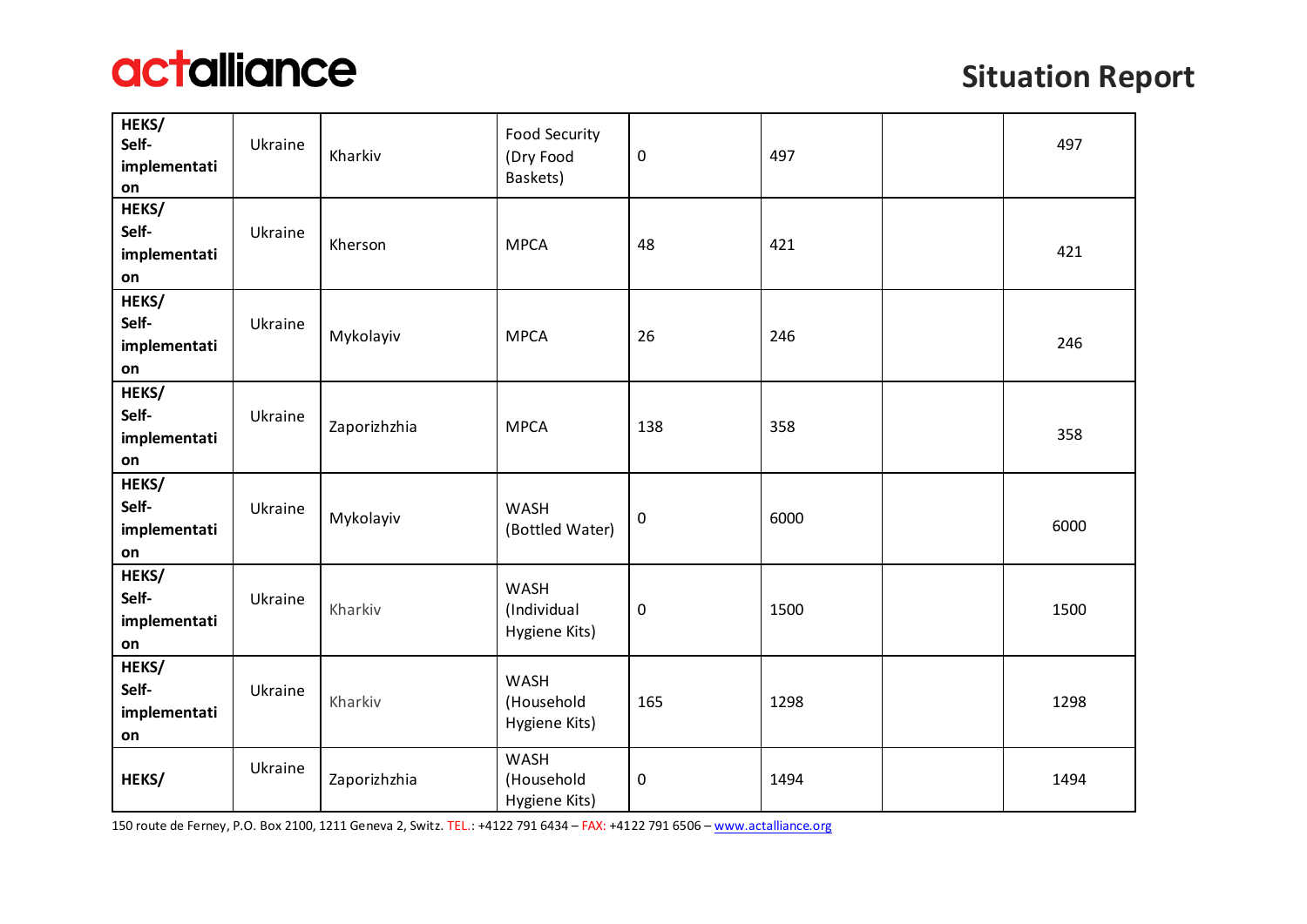

| Self-                         |         |                                             |                             |                                     |                                       |                                                               |              |
|-------------------------------|---------|---------------------------------------------|-----------------------------|-------------------------------------|---------------------------------------|---------------------------------------------------------------|--------------|
| implementati                  |         |                                             |                             |                                     |                                       |                                                               |              |
| on                            |         |                                             |                             |                                     |                                       |                                                               |              |
| <b>HEKS/Local</b><br>partners | Ukraine | Kherson                                     | Subgrants                   | 1                                   | $\mathbf{1}$                          |                                                               | $\mathbf{1}$ |
| <b>HEKS/Local</b><br>partners | Ukraine | Zaporizhzhia                                | Subgrants                   | $\boldsymbol{0}$                    | $\mathbf{1}$                          |                                                               | $\mathbf{1}$ |
| <b>HEKS/Local</b><br>partners | Ukraine | Mykolayiv                                   | Subgrants                   | $\mathbf{1}$                        | $\mathbf{1}$                          |                                                               | $\mathbf{1}$ |
| <b>HEKS/Local</b><br>partners | Ukraine | Kharkiv                                     | Subgrants                   | $\mathbf{1}$                        | $\mathbf{1}$                          |                                                               | $\mathbf{1}$ |
| <b>HEKS/Local</b><br>partners | Ukraine | Kyiv & Odesa                                | Subgrants                   | $\mathbf{1}$                        | $\mathbf{1}$                          |                                                               | $\mathbf{1}$ |
| <b>LWF</b>                    | Poland  | Zosin & Dohoruth<br><b>Borders</b>          | Food                        | Equivalent to 50<br>HHs for 30 days | 1,500<br>individuals<br>(65% Females) | Within appeal<br>(distributed<br>during 10-11<br>April)       |              |
| <b>LWF</b>                    | Poland  | Zosin & Dohoruth<br><b>Borders</b>          | NFIs (Child<br>Comfort Kit) | 50 Set of Kits<br>(30 No)           | 1,500 Children<br>(50% girls)         | Within appeal<br>(distributed<br>during 10-11<br>April)       |              |
| <b>LWF</b>                    | Ukraine | Volodymir,<br>Starokontantinow &<br>Obuchow | Food                        | <b>500 HHs</b>                      | 1,500<br>individuals<br>(65% Females) | Within appeal<br>(distributed<br>during 24, 25<br>& 28 April) |              |
| <b>LWF</b>                    | Ukraine | Volodymir,<br>Starokontantinow &<br>Obuchow | Non-Food Items              | 400 HHs                             | 1,200<br>individuals<br>(65% Females) | Within appeal<br>(distributed<br>during 24, 25<br>& 28 April) |              |
| <b>LWF</b>                    | Poland  | Medyka border<br>crossing                   | Protection<br>support       | 45M, 331F, 149<br>Children, 54      | 586 individuals                       | Within appeal<br>$(1-7$ May)                                  |              |